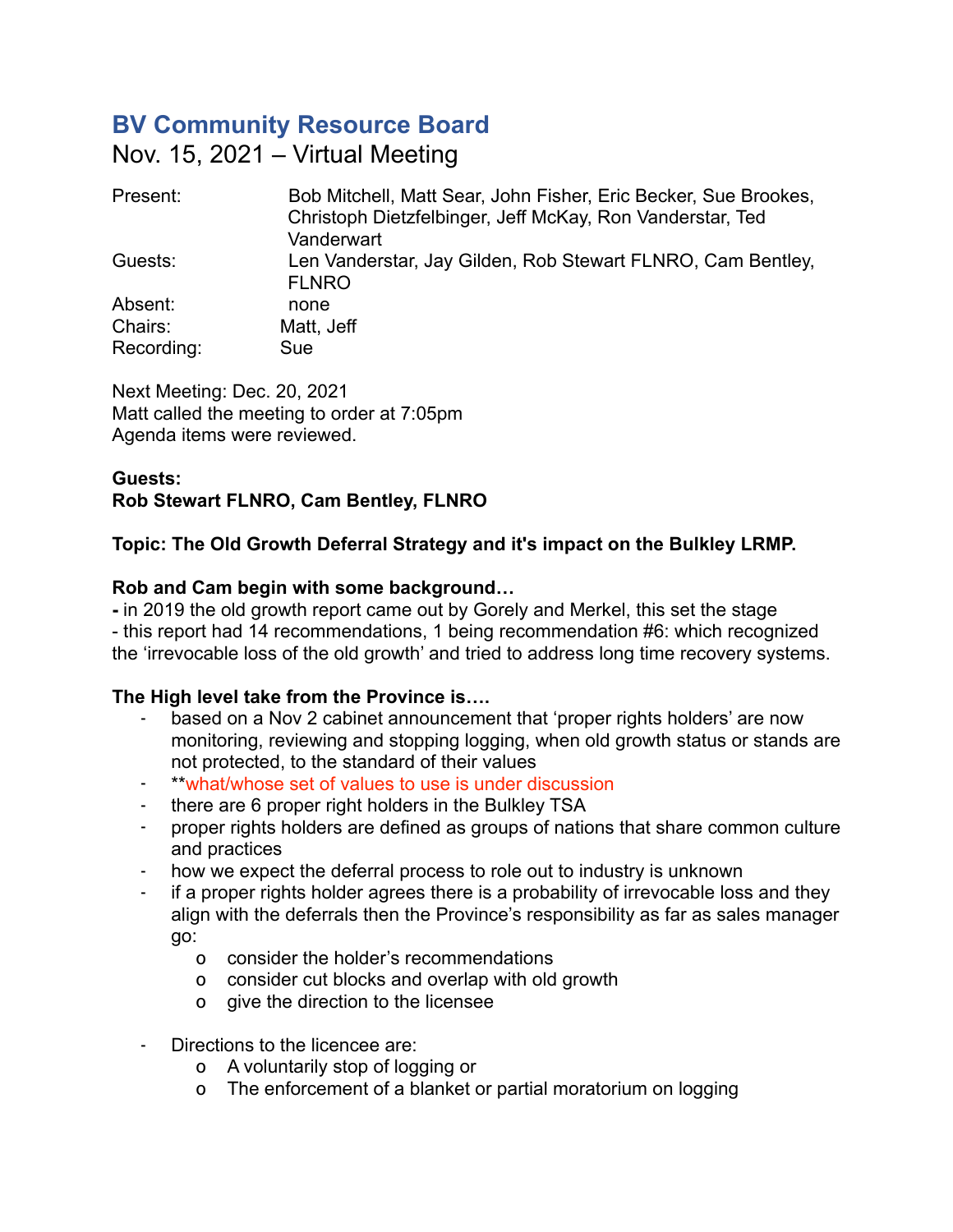- there are 3 type of old growth, ancient, rare (being less than 10% of the biogeoclimatic zone in the area) and large tree
- the Bulkley TSA has approx. 75000h of old growth, some is in the THLB (timber harvesting land base), some in parks, some overlap with the CORE's
- none of the estimations of old growth classifications have been verified by walking the ground
- the panels assessment is professional only, discussion is ongoing
- the map of Old Growth is prioritized ancient and remnant titles are on the map in their totality in red flakes, the remnant area is mostly big trees.
- Directors ask?

#### **Question and Answer:**

What if the area doesn't meet the delineated area definitions? Poor map data can dictate loss of these landscape units.

No answer.

What is BCTS doing?

BCTS prior to nov 1 sales were secured as is. Nov 2 plus sale options will not include the red flake polygons (for 2 years).

How does this apply to the LRMP?

 The analysis shows that the amount of old growth that could be retained will go up. There will be more pressure on the remaining areas to log. AAC has not been adjusted.

Given that the Serb SMZ2 has old-growth identified as part of the deferral process, does this change the timeline of BCTS's aspiration to develop the Serb?

 Maybe - it's not the same plan as 2 weeks ago but what it means is unknown.

Can licensees put pressure on FN groups?

Not likely - there should be consultation.

How does it affect volume based zones? Is Lowell Johnson's interpretation of SMZ2 the same as West Fraser's? Who and what values do holder's use, can we use our own in interpretation?

FSP's are not enforced is that true?

Can't answer, arms length from his department.

When a deferral is issued what happens?

 Deferrals in timber sales are instructions to BCTS to cease development and defer sales - this clause is present in a BCTS document of some kind.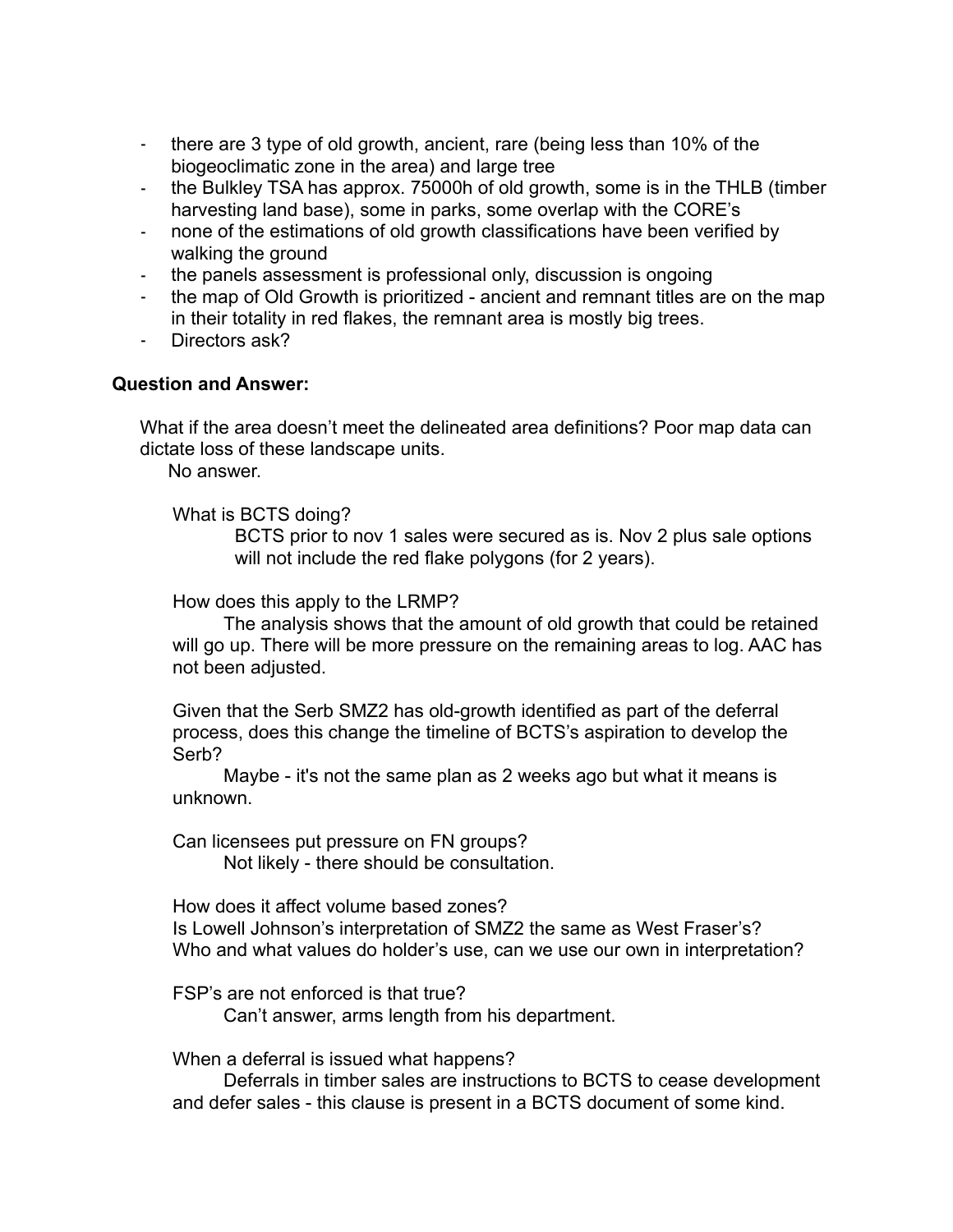The FRPA (FRPA2) amendment proposed dropping FSP's and moving to a Forest Landscape Plan revisiting, modernizing land use plans - what have you heard internally?

 There is a transition, it doesn't seem the Bulkley will be the first place this is implemented.

The CRB was a local solution preceding Forest Landscape Planning and the FPB process. How do we set the stage for more of this in our TSA?

Has anyone looked to see what and where the remaining merchantable forest is? And what is it's value at today's market values?

No answer.

**Action Item\*\*\*:** Cam can send the spatial data link tonight. This might help discern an answer.

The outer boundaries of intact watersheds are not on the priority deferral maps. It might be referred to in another recommendation. Intact watersheds were mapped for the fundamental reason of retaining forest resiliency of primary forests. There is potential to consider their value using Forest Landscape Planning or an alternate forum.

Brief discussion:

- o the intensity of compliance and enforcement
- o the unknown marketable value
- o the difference in old growth definitions

# **Organizational**

Approval of the Oct. 18th minutes is pending the review of final revisions by Directors.

#### **Financial Report**

**-** today's bank statement shows \$15340 in the checking account; a little more than expected, so our Treasurer will take a second look

- small discussion about what to use the money for

- state of the forests report

- how does the deferral process impact on our values

- what is the overlap of old growth with WHMA's, let's watch the numbers on the GIS exercises.

# **Our Terms of Reference**

- 1. We should table adding values to the LRMP at this point. An example: Air Quality.
- 2. Consider revising Section 3c) to provide an appropriate wording to recognize that First Nations Governments are not stakeholders. We deferred this discussion.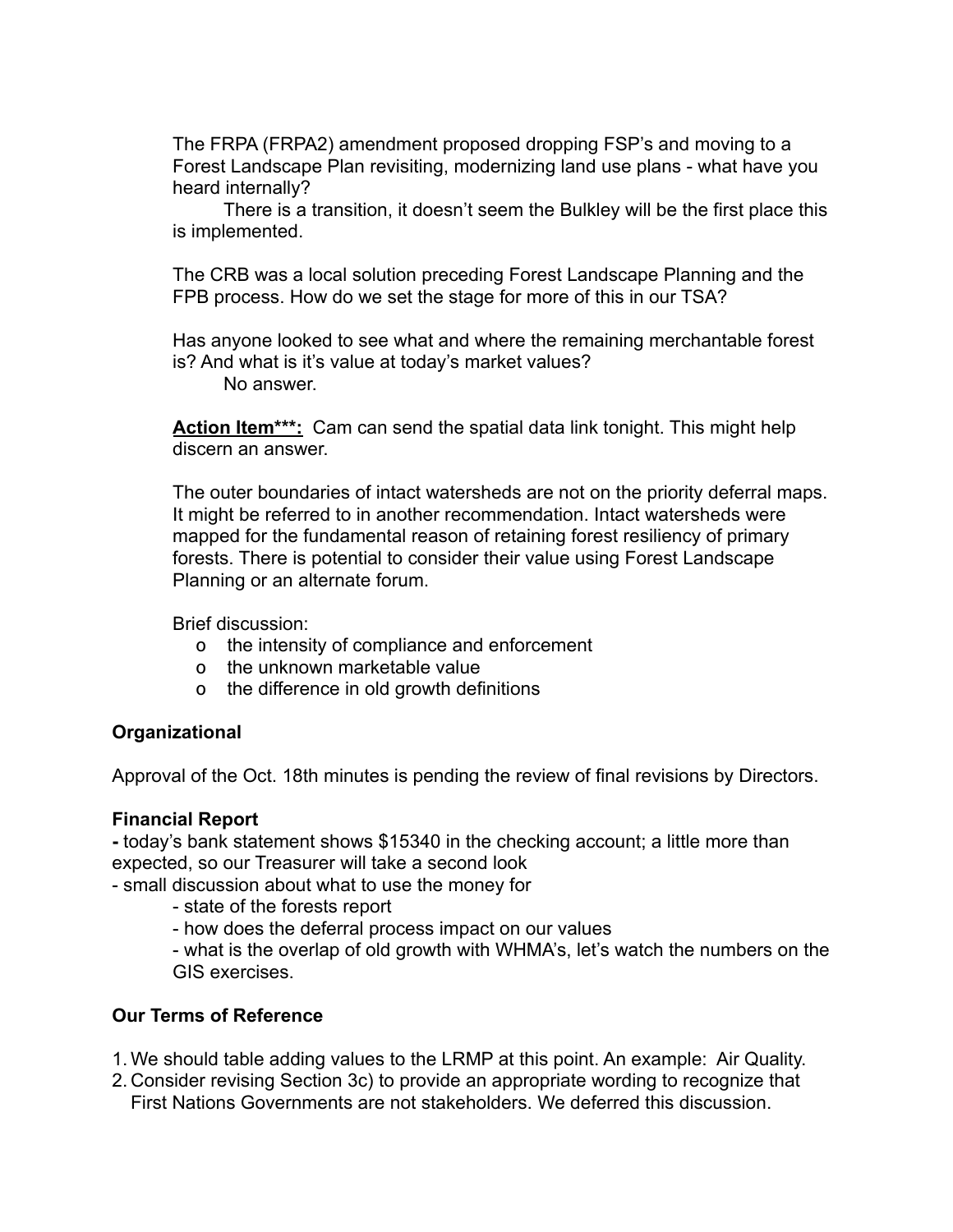- we would have to address Lake Babine Nation, Gitxsan, OW

- do we also now refer to First Nations as Proper Rights Holders - who is in and out on this list? What is the contact information?

- who do we contact at every nation?

Dave DeWit, Natural Resource Manager, Office of the W'etsuwet'en is the first hit, he's a local.

Action Item<sup>\*\*\*</sup>: Christof will ask in writing, Matt will raise the topic if he sees DeWit but we still need to ask all Nations

## **Correspondence:**

- o related to WHMA's and responses: nothing new
- o State of the Forest, the Province says they have no time

## **State of the Forest**

We know the LRMP is implemented but is it effective? Are these values maintained? If we scratch the surface we should put irregularities forward. This could require some ground truthing, the Babine Monitoring Trust and Industry all have subsets of this data. This could alternately be a GIS exercise.

**Action Item\*\*\*:** All Directors should look at how this could be parsed out or broken down into smaller costing segments.

#### **Serb Creek Drainage**

- The area has not been purchased so there is likely now application of the deferral process.
- The letter has not been sent, we will hold back on sending the letter for now.
- It seems Glenn McIntosh agreed to present a new plan.

# **Timber GAR**

- Fewer Caribou, larger reserve.
- Timber offsets not locked down as yet.

#### **Seymour Ridge Trail**

- wildfire risk reduction strategies will be released soon

# **Call Lake Snowmobiling Survey**

- **-** Shouldn't this have come to the CRB?
	- Only what occurs outside the park applies to the CRB, the LRMP doesn't apply to what is within Park boundaries.

#### **Website Development**

- keep Treasurer in the loop as things develop
- Sue is the main point of contact with Phil